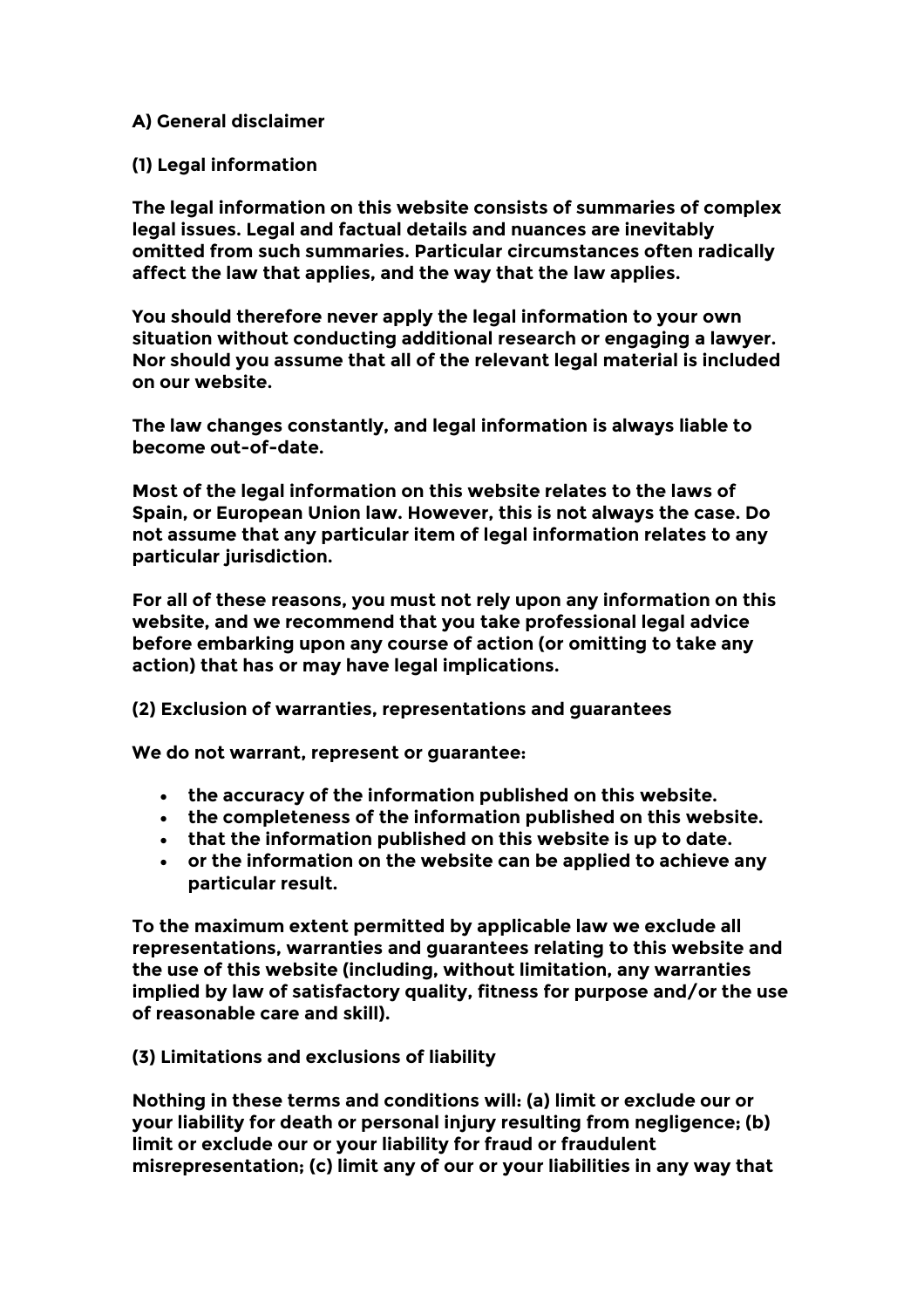**is not permitted under applicable law; or (d) exclude any of our or your liabilities that may not be excluded under applicable law.**

**The limitations and exclusions of liability set out in this Section and elsewhere in these terms and conditions: (a) are subject to the preceding paragraph; and (b) govern all liabilities arising under the terms and conditions or in relation to the subject matter of the terms and conditions, including liabilities arising in contract, in tort (including negligence) and for breach of statutory duty.**

**To the extent that the website and the information and services on the website are provided free-of-charge, we will not be liable for any loss or damage of any nature.**

**We will not be liable to you in respect of any losses arising out of any event or events beyond our reasonable control.**

**We will not be liable to you in respect of any business losses.**

**We will not be liable to you in respect of any loss of or damage to profits, income, revenue, or anticipated savings.**

**We will not be liable to you in respect of any loss of use or production.**

**We will not be liable to you in respect of any loss of management time or office time.**

**We will not be liable to you in respect of any loss of business, contracts, commercial opportunities, or goodwill.**

**We will not be liable to you in respect of any loss or corruption of any data, database, or software.**

**We will not be liable to you in respect of any special, indirect or consequential loss or damage.**

**We will not be liable to you in respect of any losses arising out of any acts or omissions of any hosting services provider, payment services provider or other third-party services provider.**

**You accept that we have an interest in limiting the personal liability of our directors and employees. Having regard to that interest, you accept that we are a limited liability entity and agree that you will not bring any claim personally against individual directors or employees in respect of any losses you suffer in connection with the website or these terms and conditions. This will not, of course, limit or exclude the liability of the company itself for the acts and omissions of our members and employees.**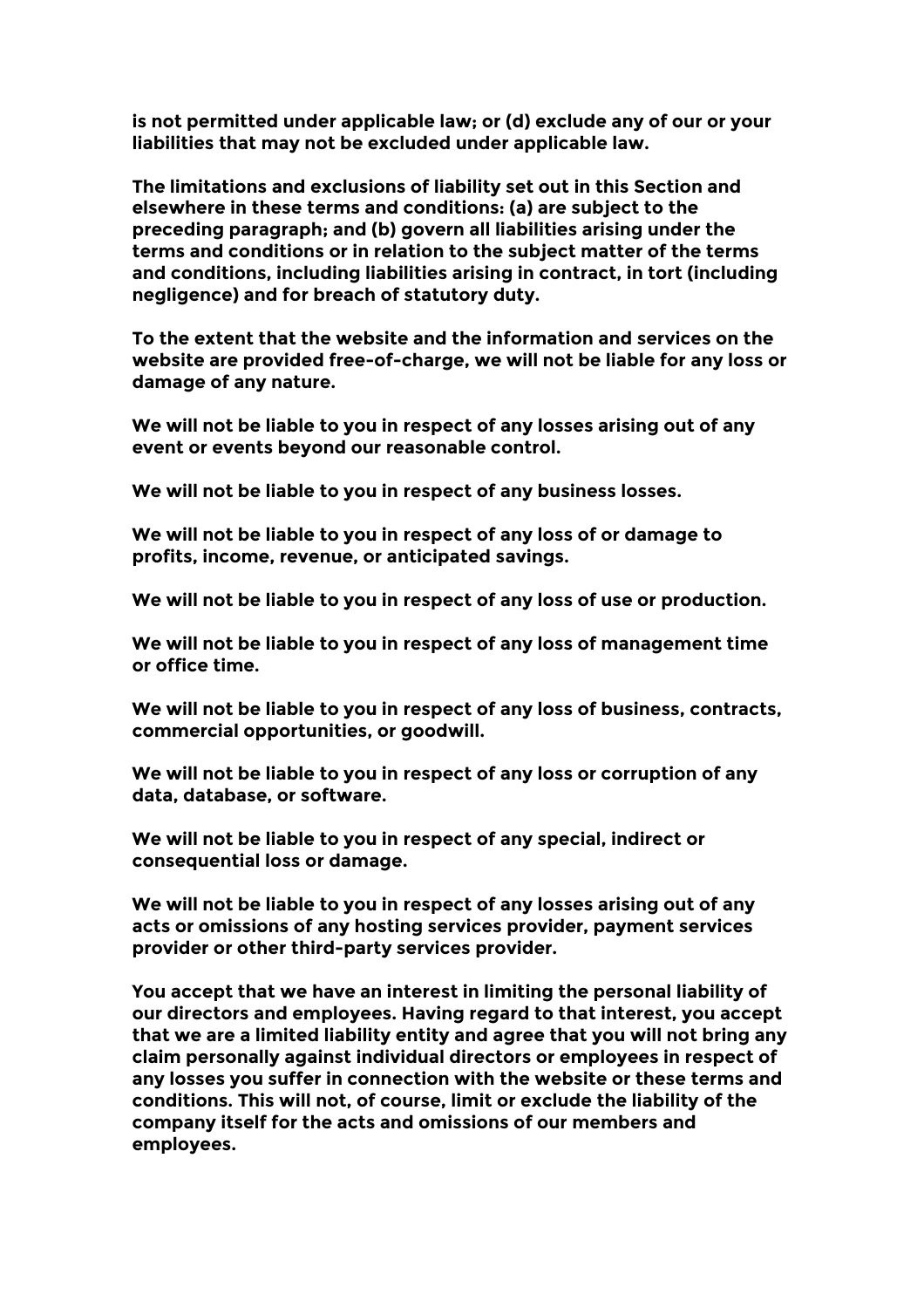# **(4) Third party content**

**You acknowledge that some of the information published on this website is submitted or provided by users, law firm partners and other third parties, and that we do not usually review, approve, or take editorial responsibility such information.**

**You agree to the publication of comments, reviews and/or feedback relating to you, by others, on our website. You acknowledge that such comments, reviews and/or feedback may be critical or defamatory or otherwise unlawful; and you agree that you will not hold us liable in respect of any such comments, reviews and/or feedback, irrespective of whether we are aware or ought to he been aware of such comments, reviews and/or feedback.**

### **(5) Website availability**

**From time to time the website or features of the website will be unavailable. Such unavailability may be the result of defects in the website software, scheduled or emergency maintenance procedures, or failures of third-party service providers.**

**We do not commit to ensuring that the website will be available at any time.**

**Furthermore, we do not commit to ensure that the website will continue to be published in the future.**

#### **(6) Interactive features**

**Our website includes interactive features that allow users to communicate with us and our partner law firms. You acknowledge that, because of the limited nature of such communication, any legal assistance you may receive using any such facility is likely to be incomplete and may be misleading. Any legal assistance you may receive using any such facility does not constitute legal advice and accordingly should not be relied upon. No solicitor-client or attorneyclient relationship shall be created through the use of our website.**

### **(7) Contract Alert and other notification services**

**The Contract Alert service we provide is primarily intended to highlight changes in the law that may affect the drafting of contracts. However, neither it nor our other notification services are intended to be comprehensive, and they should not be treated as a comprehensive contract news or update services. We may discontinue the Contract Alert in our sole discretion at any time.**

**(8) Our partners**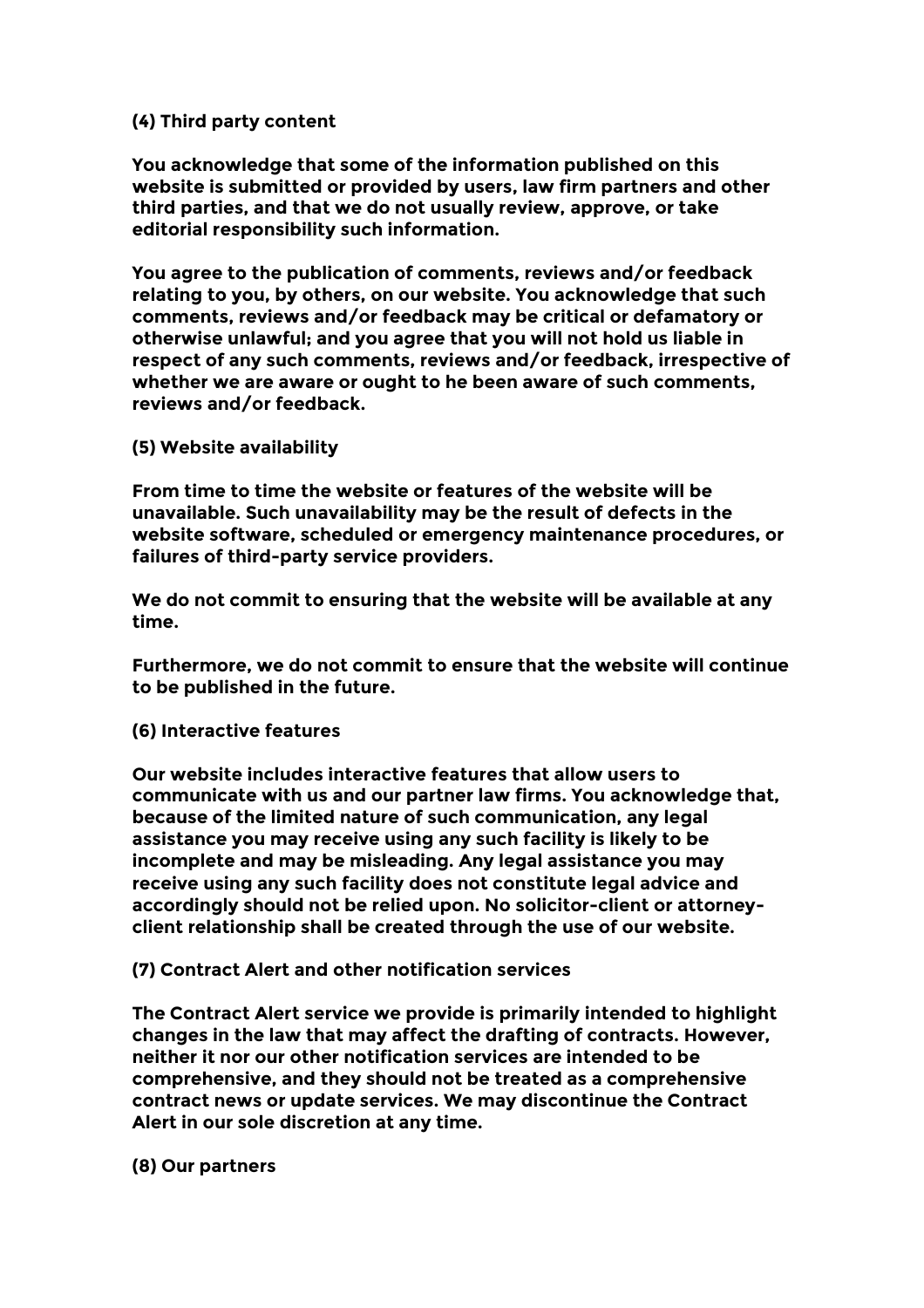**In addition to protecting ChainMaker and its members and employees, the limitations of liability in these terms and conditions shall protect the following persons in respect of any claims made by any Chainmaker customer or any user of this website: (a) any ChainMaker law firm partner; (b) any supplier of any legal document or documents made available on our website; (c) any supplier of other legal content made available on our website; and (d) any officer, employee, partner or member of any person referred to in sub-paragraphs (a) to (c). For the avoidance of doubt, this Section 8 shall not affect the terms of any solicitor-client or attorney-client relationship expressly agreed and entered into between a website user and any law firm.**

- **(B) Terms and conditions of use**
- **(9) License to use website**

**Unless otherwise stated, we or our licensors own the intellectual property rights in the website and material on the website. Subject to the license below, all these intellectual property rights are reserved.**

**You may view, download for caching purposes only, and print pages from the website for your own personal use, subject to the restrictions set out below and elsewhere in these terms and conditions of use. You must not: (a) republish material from this website (including republication on another website); (b) sell, rent or sub-license material from the website; (c) show any material from the website in public; (d) reproduce, duplicate, copy or otherwise exploit material on our website for a commercial purpose; (e) edit or otherwise modify any material on the website; or (f) redistribute material from this website, except for content specifically and expressly made available for redistribution (such as our newsletter).**

**Where content is specifically made available for redistribution, it may only be redistributed within your organization.**

**You may access our RSS feed by following the instruction on our website. By accessing our RSS feed you accept these terms and conditions. Subject to your acceptance of these terms and conditions, and notwithstanding the restrictions set out above, we grant to you a non-exclusive non-transferable non-sub-licensable license to display our RSS feed in unmodified form on any non-commercial website owned and operated by you. It is a condition of this license that you include a credit for us and hyperlink to our website on each web page where the RSS feed is published (in such form as we may specify from time to time, or if we do not specify any particular form, in a reasonable form). We may revoke this license at any time, by giving your written notice of revocation.**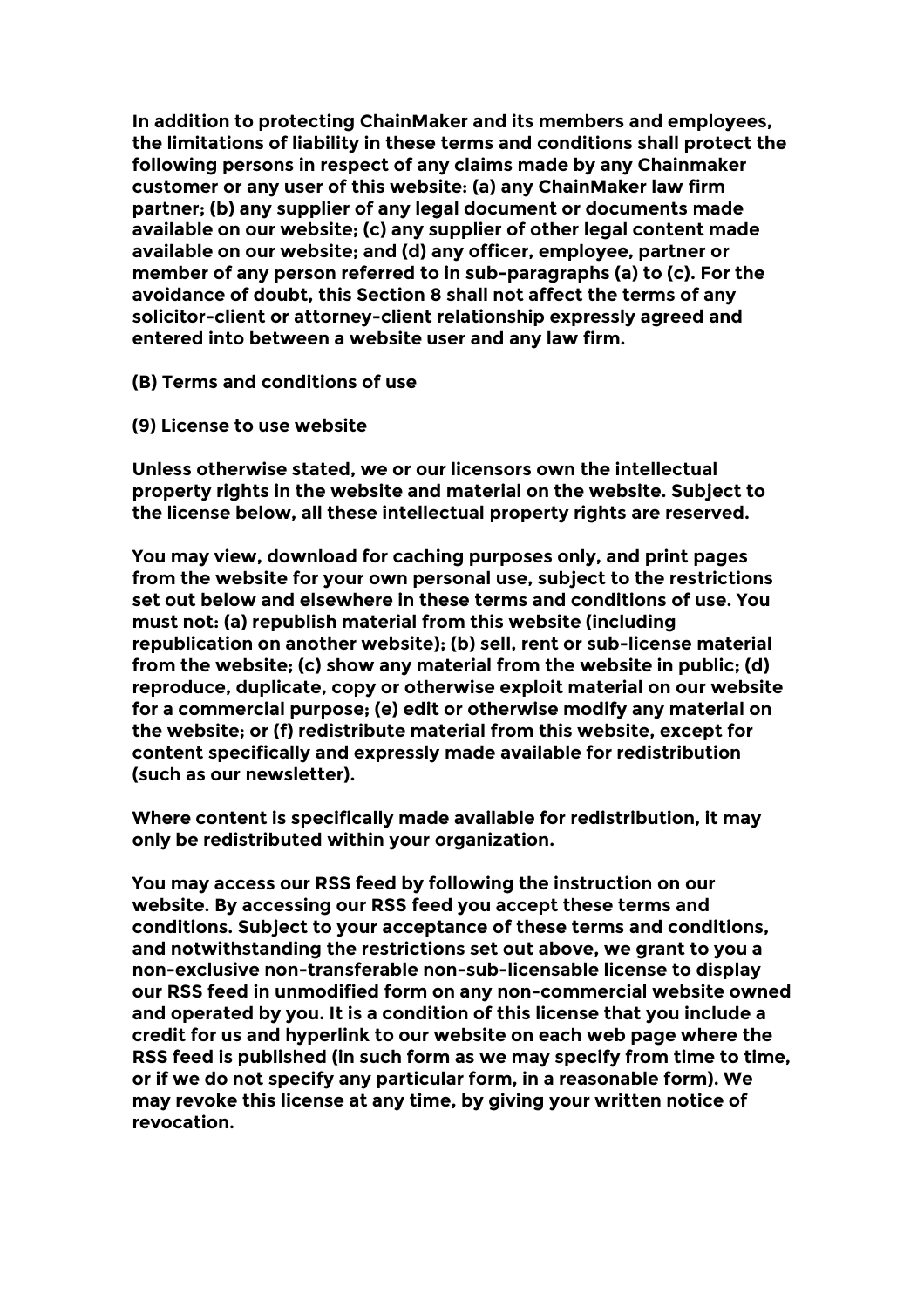**This Section 9 does not apply to the use our free and premium legal templates. Licenses to use the templates are set out below.**

# **(10) Acceptable use**

**You must not use our website in any way that causes, or may cause, damage to the website or impairment of the availability or accessibility of the website; or in any way which is unlawful, illegal, fraudulent, or harmful, or in connection with any unlawful, illegal, fraudulent or harmful purpose or activity. You must not use our website to copy, store, host, transmit, send, use, publish or distribute any material which consists of (or is linked to) any spyware, computer virus, Trojan horse, worm, keystroke logger, rootkit or other malicious computer software. You must not conduct any systematic or automated data collection activities (including without limitation scraping, data mining, data extraction and data harvesting) on or in relation to our website without our express written consent. You must not use our website to transmit or send unsolicited commercial communication. You must not use our website for any purposes related to marketing without our express written consent.**

### **(11) Restricted access**

**Access to certain areas of our website is restricted. We reserve the right to restrict access to other areas of our website, or indeed our whole website, at our discretion. If we provide you with or you generate a password to enable you to access restricted areas of our website or other content or services, you must ensure that that password is kept confidential. You must notify us in writing immediately if you become aware of any unauthorized use of your account or password. You are responsible for any activity on our website arising out of any failure to keep your password confidential and may be held liable for any losses arising out of such a failure. You must not use any other person's user ID and password to access our website. We may disable your account on the website in our sole discretion without notice or explanation.**

### **(12) User content**

**In these terms and conditions of use, "your content" means material (including without limitation text, images, audio material, video material and audio-visual material) that you submit to our website, for whatever purpose.**

**You grant to us a worldwide, irrevocable, non-exclusive, royalty-free license to use, reproduce, adapt, publish, translate and distribute your content in any existing or future media. You also grant to us the right to sub-license these rights, and the right to bring an action for infringement of these rights. You warrant and represent that your content will comply with these terms and conditions. Your content must**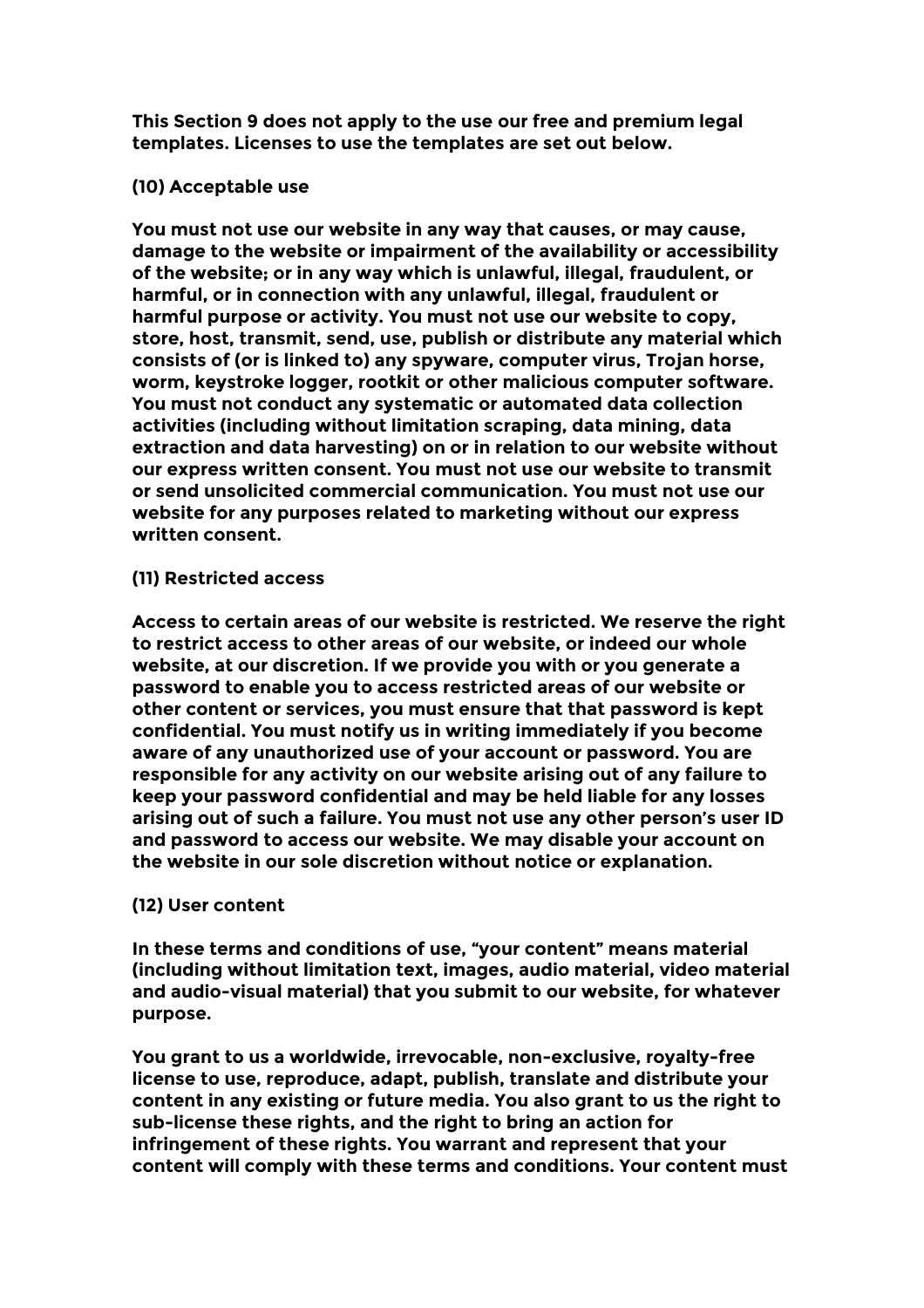**not be illegal or unlawful, must not infringe any third party's legal rights, and must not be capable of giving rise to legal action whether against you or us or a third party (in each case under any applicable law).**

**Your content (and its publication on our website) must not: (a) be libelous or maliciously false; (b) be obscene or indecent; (c) infringe any copyright, moral right, database right, trade mark right, design right, right in passing off, or other intellectual property right; (d) infringe any right of confidence, right of privacy, or right under data protection legislation; (e) constitute negligent advice or contain any negligent statement; (f) constitute an incitement to commit a crime; (g) be in contempt of any court, or in breach of any court order; (h) be in breach of racial or religious hatred or discrimination legislation; (i) be blasphemous; (j) be in breach of official secrets legislation; (k) be in breach of any contractual obligation owed to any person; (l) depict violence in an explicit, graphic or gratuitous manner; (m) be pornographic or sexually explicit; (n) be untrue, false, inaccurate or misleading; (o) consist of or contain any instructions, advice or other information which may be acted upon and could, if acted upon, cause illness, injury or death, or any other loss or damage; (p) constitute spam; (q) be offensive, deceptive, threatening, abusive, harassing, or menacing, hateful, discriminatory or inflammatory; or (r) cause annoyance, inconvenience or needless anxiety to any person.**

**Your content must be appropriate, civil, tasteful and accord with generally accepted standards of etiquette and behavior on the internet. You must not use our website to link to any website or web page consisting of or containing material that would, were it posted on our website, breach the provisions of these terms and conditions.**

**You must not submit any user content to the website that is or has ever been the subject of any threatened or actual legal proceedings or other similar complaint.**

**We reserve the right to edit or remove any material submitted to our website, or stored on our servers, or hosted or published upon our website.**

**Notwithstanding our rights under these terms and conditions in relation to user content, we do not undertake to monitor the submission of such content to, or the publication of such content on, our website.**

**If you become aware of any content on the website that breaches these terms and conditions, please notify us immediately by email or using our website contact form.**

**(13) Third party websites**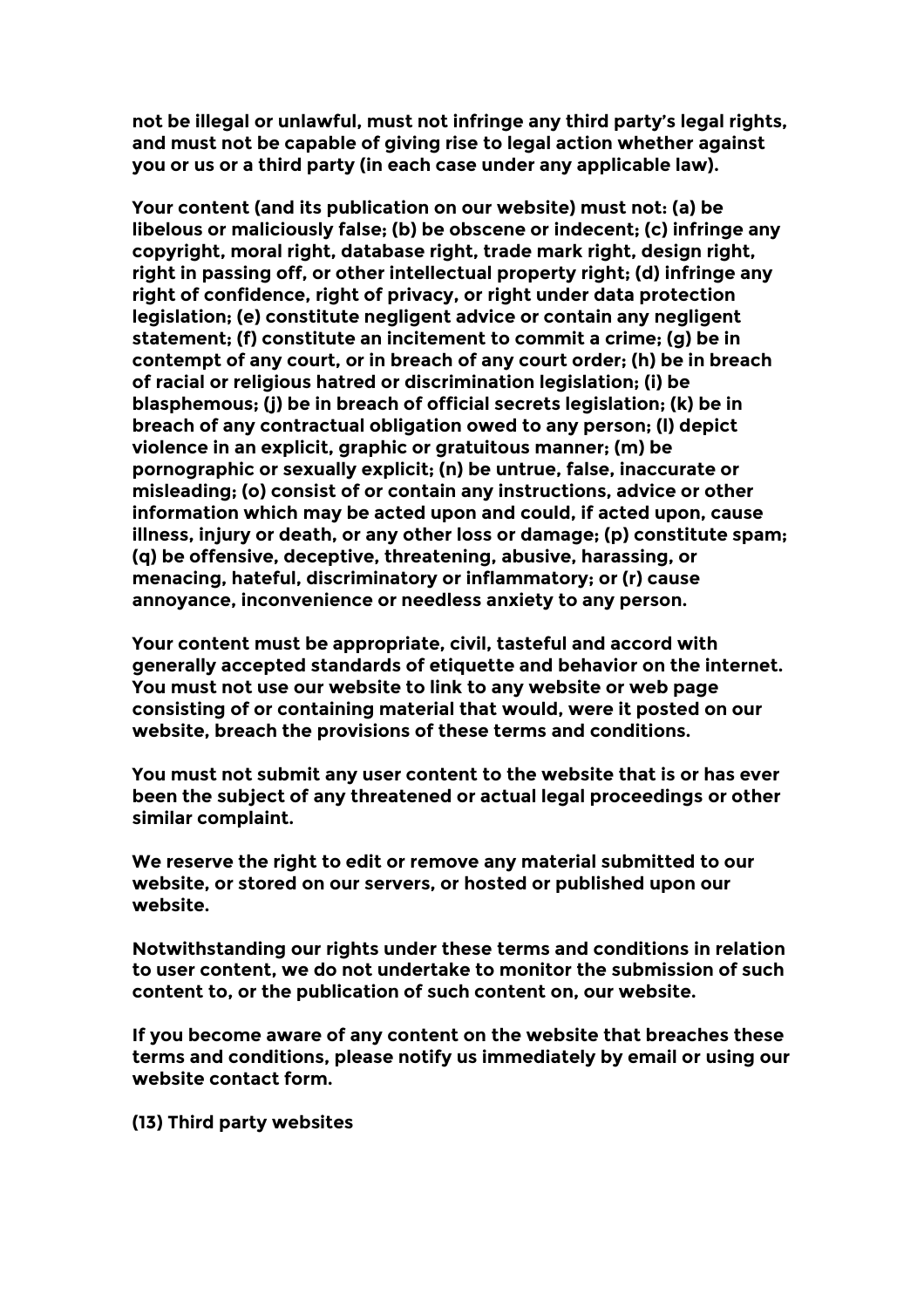**Our website includes hyperlinks to other websites owned and operated by third parties. These links are not recommendations. We have no control over the contents of third-party websites, and we accept no responsibility for them or for any loss or damage that may arise from your use of them.**

**(C) Free document license**

**(14) Intellectual property rights**

**We own the intellectual property rights in the free legal templates available on this website. Subject to the license below, all our intellectual property rights are reserved.**

**(15) License to use free templates**

**You may view, download, print, copy, adapt, and amend the templates, and you may publish amended versions of the templates as website legal notices, subject to the restrictions below.**

**You must include a credit for ChainMaker on all templates and derivatives thereof (in the form specified on the relevant template). In addition, you must include a visible hyperlink to seqlegal.com on any website where a derivative is published. Subject to this, you are free to determine: (i) the context and link text for the hyperlink; and (ii) the page on seqlegal.com to which the hyperlink points.**

**You must not republish any template in unamended form, or publish derivatives of a template including any footnotes or square brackets appearing in the templates. You have no rights to sell or distribute the templates or derivatives thereof or to license to others any rights in the templates or derivatives.**

**You acknowledge that we do not provide any legal advice to you relating to the templates, and consequently that it would be unreasonable to hold us liable in respect of your use of the templates. We do not warrant the templates comprehensiveness or accuracy; nor do we not commit to ensuring that the templates remain available or that they are kept up-to-date. The disclaimers of liability set out in Part A of these terms and conditions apply in full in relation to our free templates.**

**(D) General and interpretative provisions**

**(16) Indemnity**

**You hereby indemnify us and undertake to keep us indemnified against any losses, damages, costs, liabilities and expenses (including without limitation legal expenses and any amounts paid by us to a third party in**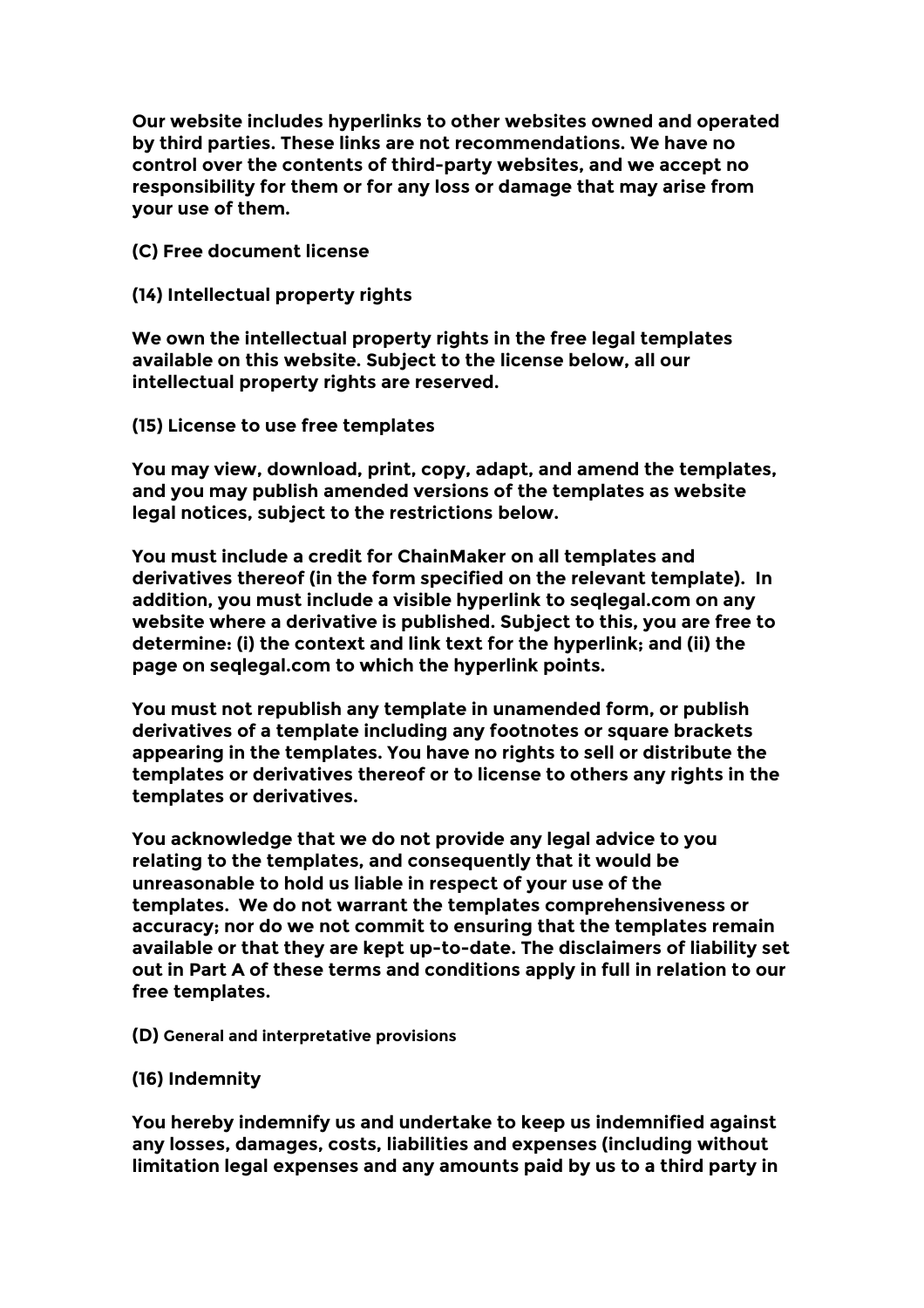**settlement of a claim or dispute) incurred or suffered by us arising out of any breach by you of any provision of these terms and conditions, or arising out of any claim that you have breached any provision of these terms and conditions.**

# **(17) Breaches of these terms and conditions**

**Without prejudice to our other rights, if you breach these terms and conditions of use in any way, or if we reasonably suspect that you have breached these terms and conditions of use in any way, we may: (a) send you one or more formal warnings; (b) temporarily suspend your access to the website; (c) permanently prohibit you from accessing the website; (d) block computers using your IP address from accessing the website; (e) contact your internet services provider and request that they block your access to the website; (f) bring court proceedings against you for breach of contract or otherwise; (g) suspend and/or delete your account with the website; and/or (h) delete and/or edit any or all of your content.**

**Where we suspend or prohibit or block your access to our website or a part of our website, you must not take any action to circumvent such suspension or prohibition or blocking (including without limitation creating and/or using a different account).**

# **(18) Trademarks**

**ChainMaker and our logo are trademarks belonging to us. We give no permission for the use of these trademarks, and such use may constitute an infringement of our rights. The other registered and unregistered trademarks or service marks on our website are the property of their respective owners. Unless stated otherwise, we do not endorse and are not affiliated with any of the holders of any such rights and as such we cannot grant any license to exercise such rights.**

### **(20) Competitions**

**From time to time we may run competitions; free prize draws and/or other promotions on our website. These will be subject to separate terms and conditions (that we will make available to you as appropriate).**

### **(21) Variation**

**We may revise these terms and conditions from time-to-time. Revised terms and conditions will apply to the use of our website from the date of the publication of the revised terms and conditions on our website.**

### **(22) Assignment**